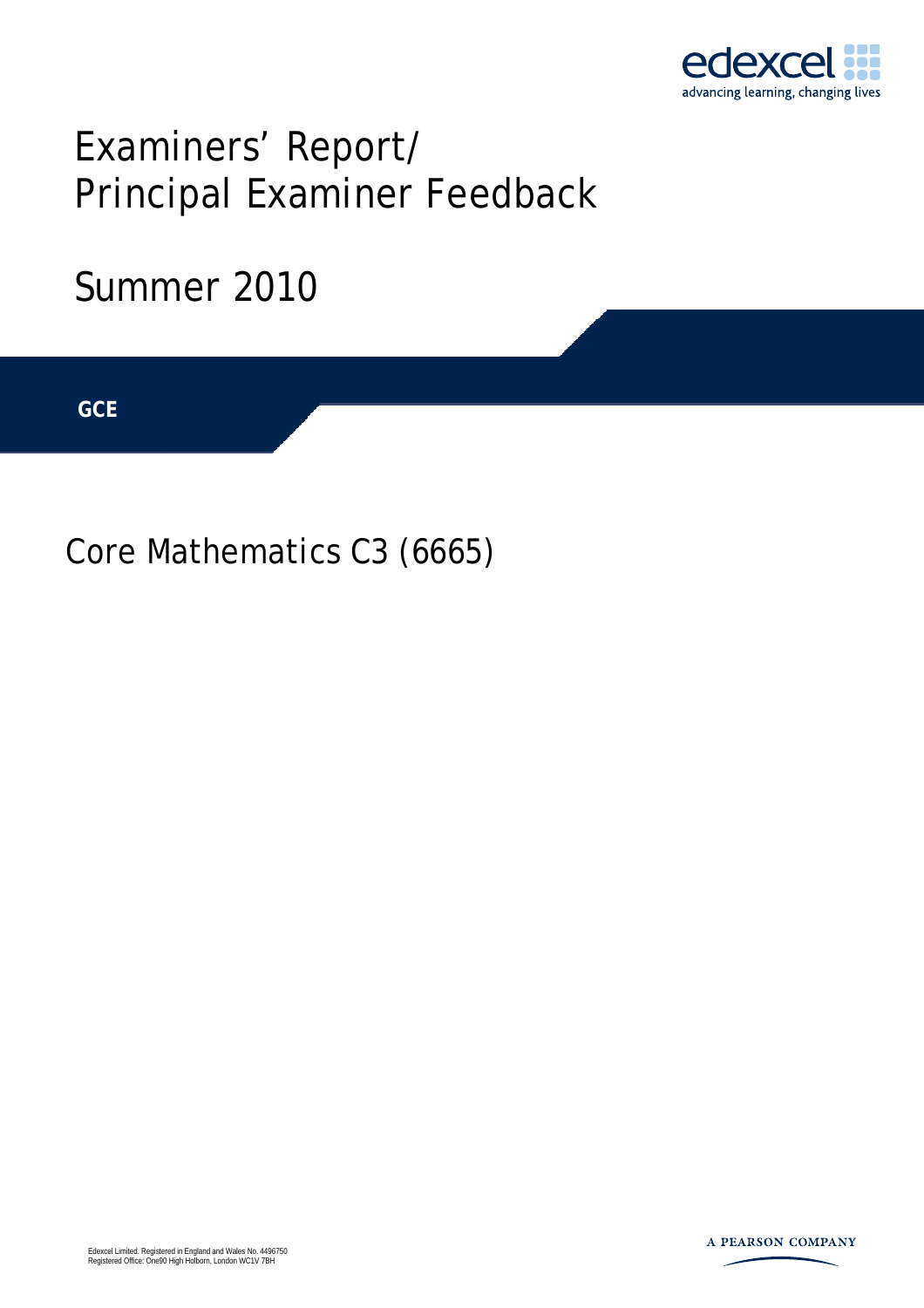Edexcel is one of the leading examining and awarding bodies in the UK and throughout the world. We provide a wide range of qualifications including academic, vocational, occupational and specific programmes for employers.

Through a network of UK and overseas offices, Edexcel's centres receive the support they need to help them deliver their education and training programmes to learners.

For further information, please call our GCE line on 0844 576 0025, our GCSE team on 0844 576 0027, or visit our website at www.edexcel.com.

If you have any subject specific questions about the content of this Examiners' Report that require the help of a subject specialist, you may find our Ask The Expert email service helpful.

Ask The Expert can be accessed online at the following link:

http://www.edexcel.com/Aboutus/contact-us/

Summer 2010

Publications Code UA023701

All the material in this publication is copyright © Edexcel Ltd 2010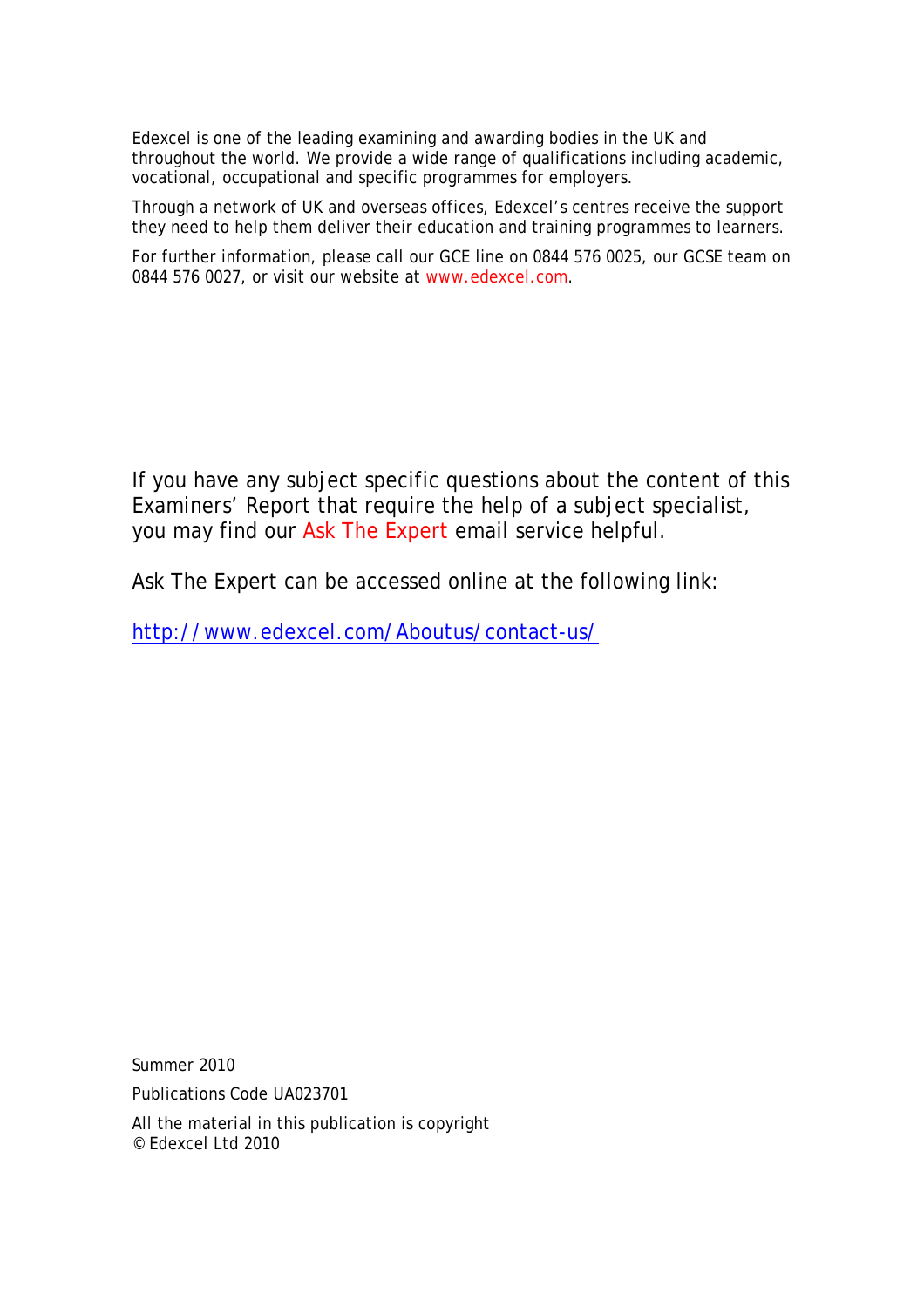### **Core Mathematics Unit C3 Specification 6665**

#### **Introduction**

This paper was found to be accessible by the candidates, and most appeared to show what they could do in terms of their skills. There was little evidence of candidates running out of time and the majority appeared to have enough time to do what they could on all the questions of the paper.

The standard of algebra was generally good, but some candidates showed weaknesses in using brackets which led to a loss of marks. Examples of poor bracketing were seen in Q4(b), Q5(c),  $O5(d)$  and  $O8(b)$ .

In Q7 there were a significant number of candidates who worked in degrees and converted their final answers to radians. Some candidates, however, by working in degrees and not converting their degree answers to radians lost a considerable number of marks in part (c) and part (d). Again, as mentioned in January's Core 3 report, examiners suggest that teachers should encourage their learners to become more confident with working solely in radians when solving a trigonometric question which is posed in radians.

In summary,  $Q_2$ ,  $Q_3$ ,  $Q_5$ (a),  $Q_5$ (b),  $Q_5$ (c),  $Q_6$ (a),  $Q_7$ (a), and  $Q_8$ (a) were a good source of marks for the weaker candidate, mainly testing standard ideas and techniques; and Q4, Q6(b), Q6(c), Q6(d) and Q7 were effective discriminators at the higher grades. A surprising number of

candidates used the quotient rule to differentiate  $y = \frac{3}{\sqrt{5}-2x^2}$  $y = \frac{3}{(5-3x)^2}$  when the chain rule would

have been more appropriate.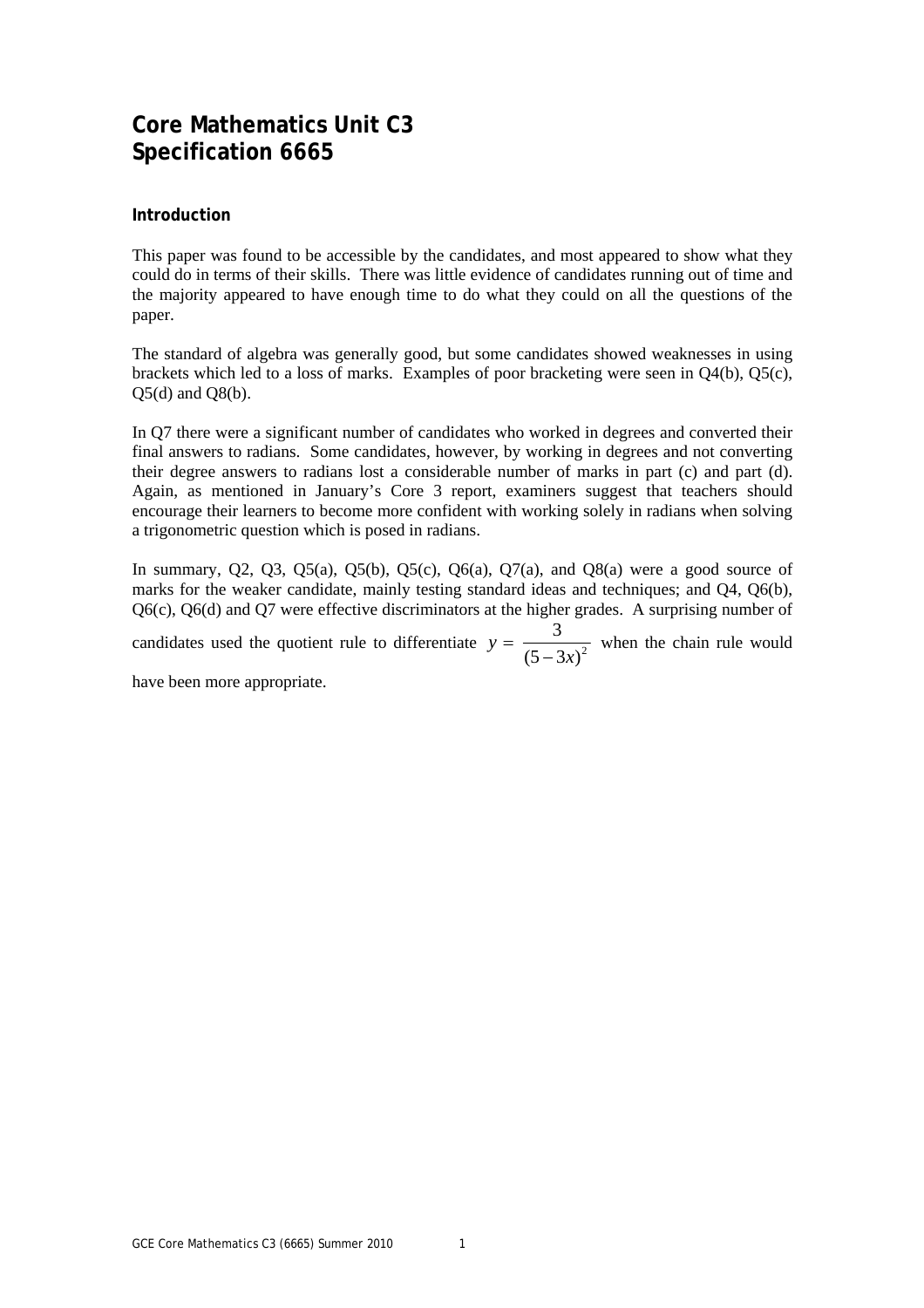#### **Report on individual questions**

#### **Question 1**

This proved to be a fairly friendly opening question with about 45% of candidates gaining all 5 marks, with only about 10% of candidates unable to score.

In part (a), a majority of candidates were able to use both a correct identity for  $\sin 2\theta$  as  $2\sin\theta\cos\theta$  and a correct identity for  $\cos 2\theta$  as  $2\cos^2\theta - 1$  and were usually successful in their proof. There were a small minority of candidates who correctly replaced  $1 + \cos 2\theta$  as  $2\cos^2 \theta$  and thus achieved the given result with ease. Those candidates who were less successful used correct identities for  $\cos 2\theta$  as either  $\cos^2 \theta - \sin^2 \theta$  or  $1 - 2\sin^2 \theta$  but failed to realise that they needed to apply the identity  $\cos^2 \theta + \sin^2 \theta = 1$  in order to proceed to the correct result.

In part (b), a majority of candidates were able to make a link with part (a), to arrive at the equation  $\tan \theta = \frac{1}{2}$ , with many giving both correct angles of 26.6° and -153.4° in the range  $-180^\circ \le \theta < 180^\circ$ . There were a significant minority of candidates who either only wrote down 26.6° or gave 206.6° as their second angle or gave extra solutions such as  $-26.6$ ° or 153.4°. A significant number of candidates, surprisingly wrote down tan  $\theta = 1$ , and proceeded in most cases to give  $45^{\degree}$  and  $-135^{\degree}$ .

#### **Question 2**

This question provided candidates with many opportunities to score marks, with the method of differentiation to find an equation of the normal well known. About 47% of candidates gained all 7 marks and only about 15% of candidates scored 3 or fewer marks.

Use of the chain rule to find the gradient of the curve would have been the simplest method, but this was often not the choice made by the majority of candidates. When the chain rule was used, the result was often correct with only a few sign errors being seen. The expected error of  $18(5 - 3x)^{-1}$  was only rarely seen. The quotient rule was commonly used, but unfortunately, some candidates made errors of differentiating  $u = 3$  in the numerator to give 1 or differentiating  $v = (5 - 3x)^2$  in the denominator to give  $2(5 - 3x)^1$ . A number of candidates multiplied out their denominator to give  $v = 25 - 30x + 9x^2$  before being able to differentiate to find  $\frac{d}{dx}$ d *v x* . Usually the quotient rule was stated correctly, or at least applied correctly with the minus sign in the formula being evident, although some candidates wrote their terms in the wrong way round and some other candidates did not square  $\nu$  in the denominator to give  $(5 - 3x)^4$ .

Substituting  $x = 2$  to find the *y*-coordinate and to find the gradient of the tangent were managed well, with only a few sign errors. A few candidates found the equation of the tangent and lost the final 3 marks. Also, a number of candidates failed to write the equation of the normal in the correct form and so lost the final accuracy mark. Having said this, most candidates were able to apply  $m(T)$ . $m(N) = -1$  in order to find the equation of their normal.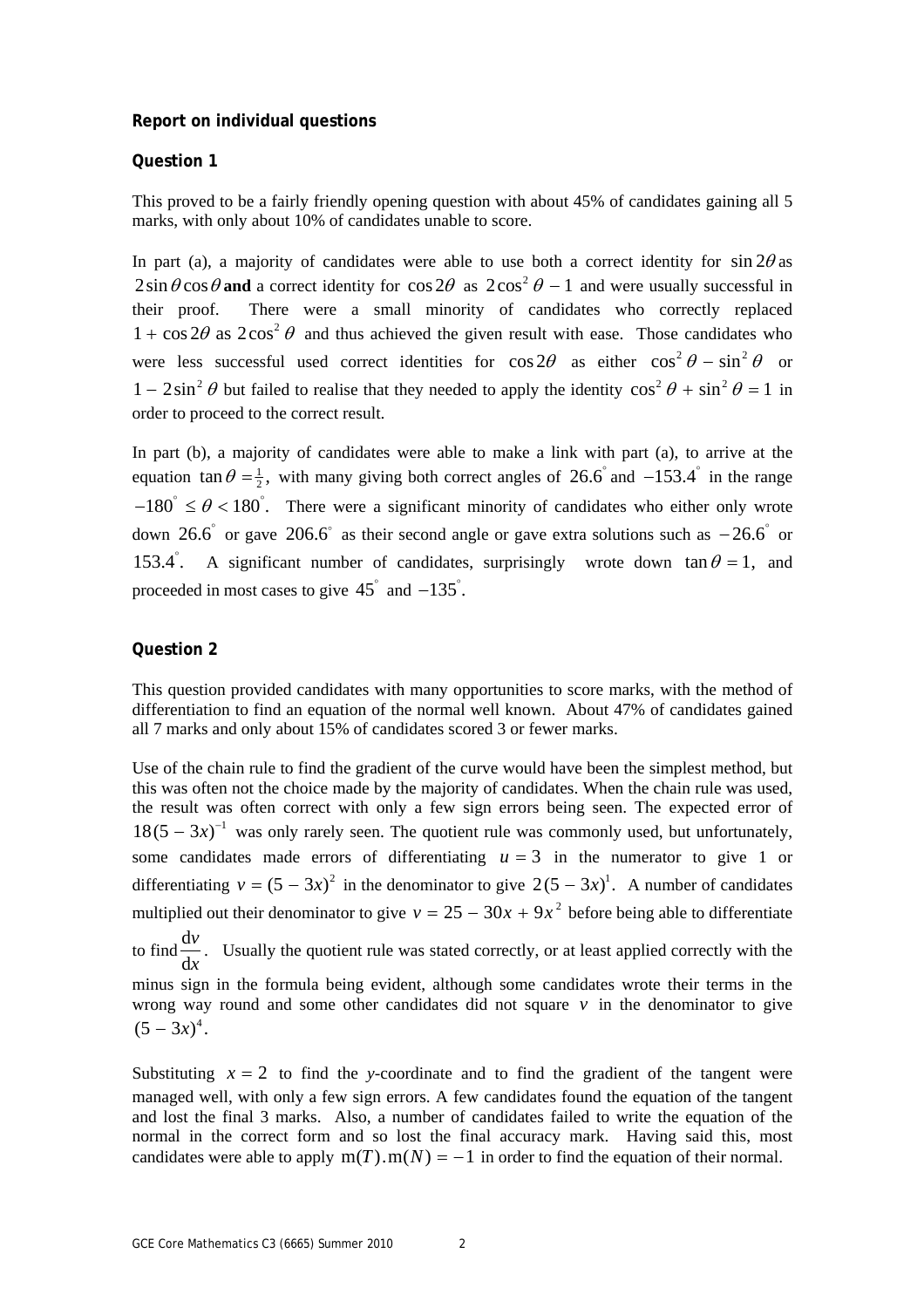All four parts of this question were well answered by the overwhelming majority of candidates who demonstrated their confidence with the topic of iteration with around 65% of candidates gaining at least 8 of the 9 marks available.

Some candidates in parts (a), (c) and (d) worked in degrees even though it was stated in the question that *x* was measured in radians.

In part (a), the majority of candidates evaluated both  $f(1.2)$  and  $f(1.3)$ , although a very small number choose instead to evaluate both  $f(1.15)$  and  $f(1.35)$ . A few candidates failed to conclude "sign change, hence root" as minimal evidence for the accuracy mark.

Most candidates found the proof relatively straightforward in part (b). A small number of candidates lost the accuracy mark by failing to explicitly write  $4\cos(\alpha x) - 4x + 1$  as equal to 0 as part of their proof.

Part (c) was almost universally answered correctly, although a few candidates incorrectly gave  $x_1$  as 1.3037 or  $x_3$  as 1.2918.

The majority of candidates who attempted part (d) choose an appropriate interval for *x* and evaluated  $f(x)$  at both ends of that interval. The majority of these candidates chose the interval  $(1.2905, 1.2915)$  although incorrect intervals, such as  $(1.290, 1.292)$  were seen. There were a few candidates who chose the interval  $(1.2905, 1.2914)$ . This probably reflects a misunderstanding of the nature of rounding but a change of sign over this interval does establish the correct result and this was accepted for full marks. To gain the final mark, candidates are expected to give a reason that there is a sign change, and give a suitable conclusion such as that the root is 1.291 to 3 decimal places or  $\alpha = 1.291$  or even QED.

A minority of candidates who attempted part (d) by using a repeated iteration technique received no credit because the question required the candidate to consider a change of sign of  $f(x)$ .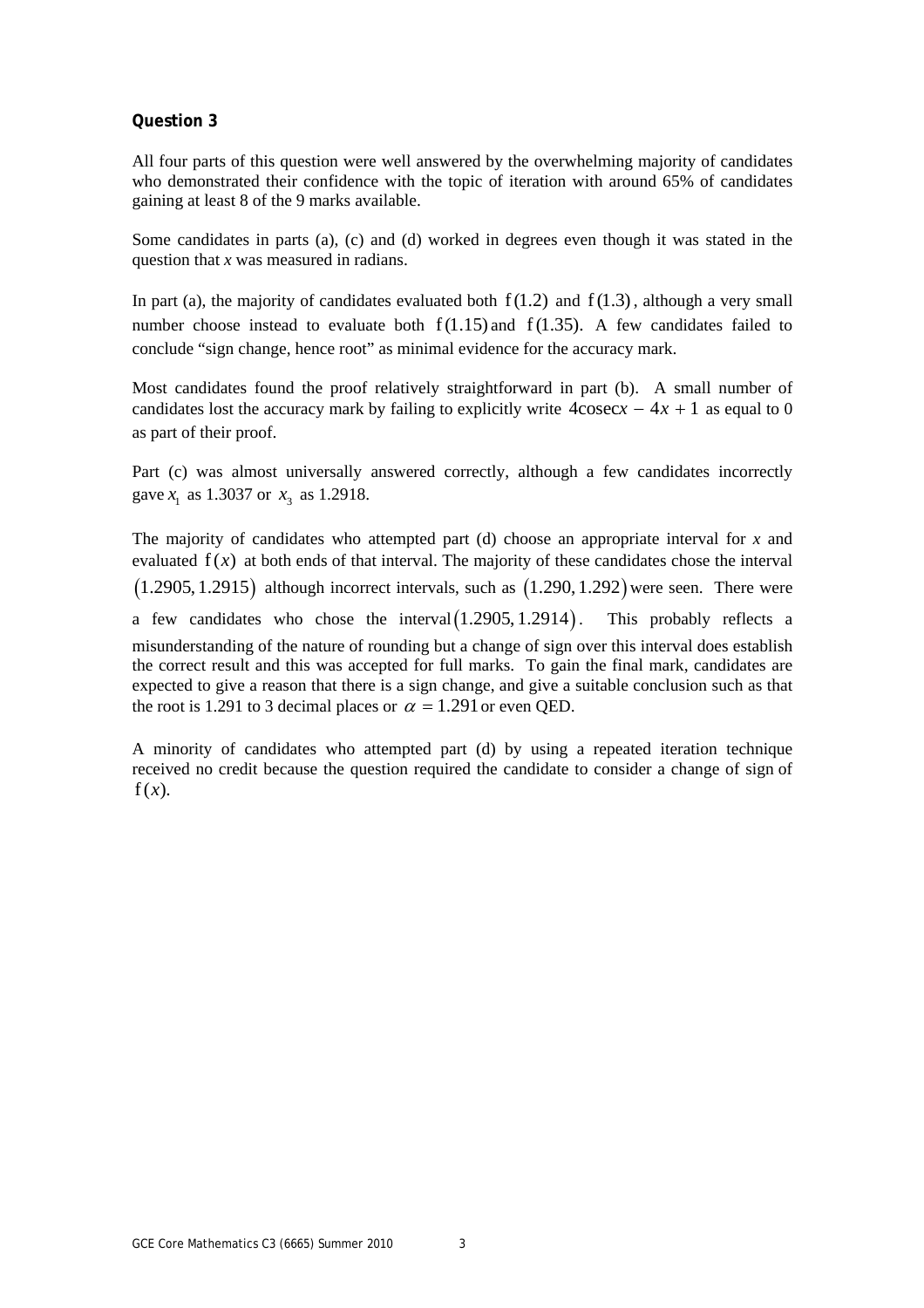This question discriminated well across all abilities with about 60% of candidates scoring at least 6 of the 10 marks available, but only about 10% of candidates scoring full marks. A significant proportion of candidates were able to offer fully correct solutions to parts (a), (b) and (c) but sometimes struggled to correctly state the range of g in part (d).

Part (a) was well answered and common errors included candidates incorrectly stating that the graph met the *x*-axis at  $\frac{2}{5}$ 5 ; or omitting the coordinates where the graph meets or cuts the coordinate axes; or drawing the graph of  $y = |2x| - 5$ . Candidates should refrain from using dotted lines and/or superimposing the graph of  $y = |2x - 5|$  on top of the graph of  $y = 2x - 5$ . A separate labelled graph makes it easier for examiners to mark.

It was common for some candidates to find only one solution to part (b). The solution found from  $2x-5 = 15 + x$  was more often seen, but it was also very common to see just the solution from either  $2x-5 = -(15+x)$  or  $-2x+5 = 15+x$ . Errors were seen in some scripts due to a lack of bracketing resulting in the equation  $-2x-5 = 15+x$  being solved. A few candidates successfully achieved both answers by squaring the initial equation.

Part (c) was answered poorly by a significant number of candidates who found that  $fg(2)$  was -11, with no evidence of the modulus having been applied. Also, a few other candidates who correctly achieved  $|-11|$ , believed that it was equal to  $\pm 11$ . The expected error that candidates might find  $gf(2)$  instead of  $fg(2)$  was happily very rare.

In part (d), many candidates assumed that the boundaries for the domain would lead to the boundaries for the range and worked out  $g(0)$  and  $g(5)$  to give their range as  $1 \le g(x) \le 6$ . Fortunately for them this led to one of the marks being allocated for  $g(5) = 6$ . On the other hand, other candidates were able to work out the minimum of  $g(x)$  by either using methods such as completing the square, differentiation or trial and error, resulting in  $g(x) \ge -3$ , but failed to spot the restricted domain so missing the maximum value of  $g(5) = 6$ . It is refreshing to see that more candidates are using the correct notation for the range, but examiners suggest that teachers need to continually remind candidates that the range should be expressed in terms of ' $g(x)$ 'or 'y' and not in terms of 'x'. A significant minority of candidates, however, understood the restricted nature of  $g(x)$  and were able to correctly state that  $-3 \le g(x) \le 6$ .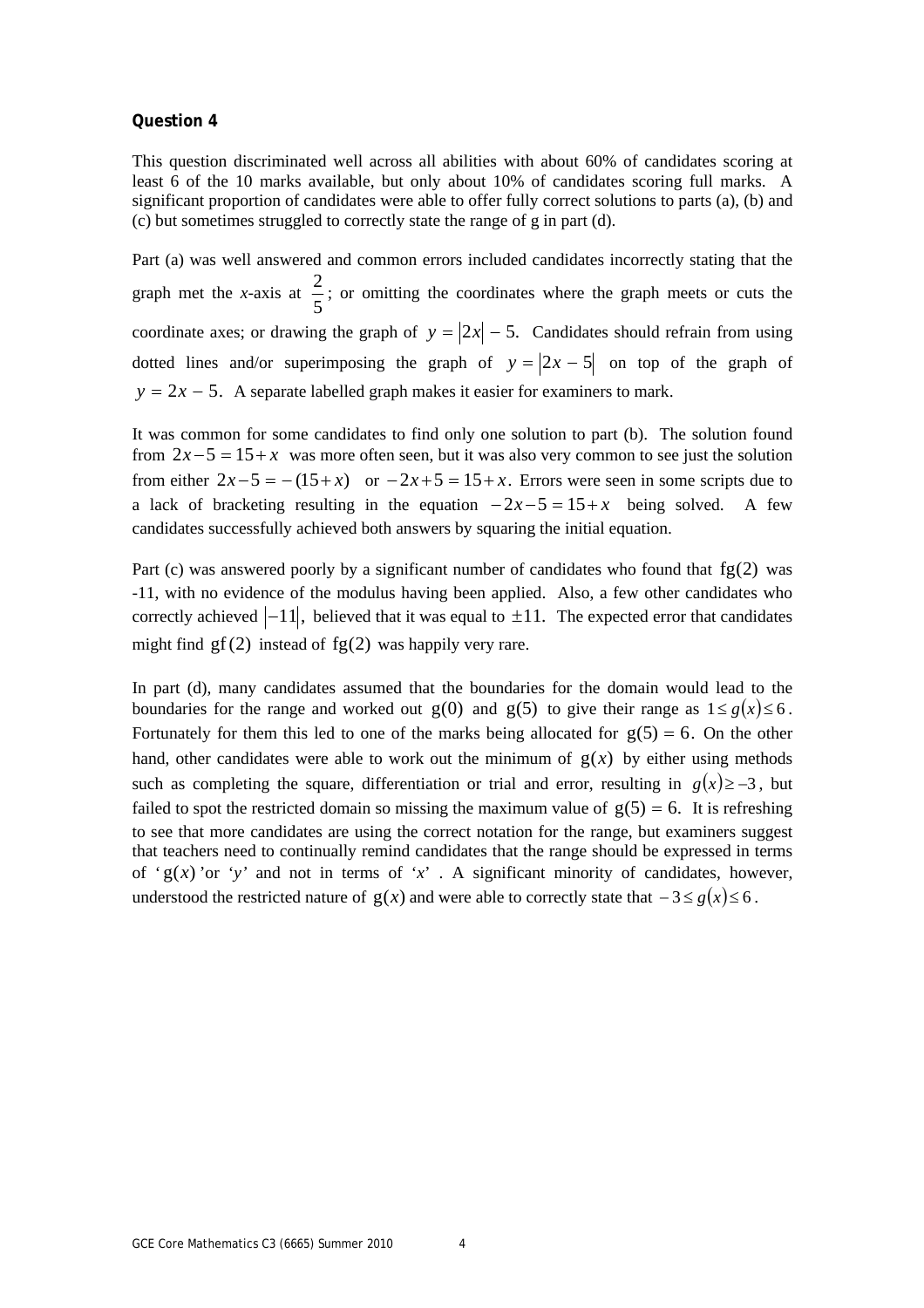This question was extremely well answered with 84% of candidates gaining at least 7 of the 12 marks available and about 42% gaining all 12 marks.

Nearly all candidates were successful in answering part (a). A few candidates were initially confused when attempting part (a) by believing that the curve met the *y*-axis when  $y = 0$ . These candidates quickly recovered and relabelled part (a) as their part (b) and then went onto to find in part (a) that when  $x = 0$ ,  $y = 2$ . Therefore, for these candidates, part (b) was completed before part (a).

In part (b), some candidates chose to substitute  $x = 2$  into  $y = (2x^2 - 5x + 2)e^{-x}$  in order to confirm that  $y = 0$ . The majority of candidates, however, set  $y = 0$  and solved the resulting equation to give both  $x = 2$  and  $x = 0.5$ . Only a few candidates wrote that  $x = 0$  is a solution of  $e^{-x} = 0$ .

In part (c), the product rule was applied correctly to  $(2x^2 - 5x + 2)e^{-x}$  by a very high proportion of candidates with some simplifying the result to give  $(-2x^2 + 9x - 7)e^{-x}$ . Common errors included either  $e^{-x}$  being differentiated incorrectly to give  $e^{-x}$  or poor bracketing. The quotient rule was rarely seen, but when it was it was usually applied correctly.

In part (d), the majority of candidates set their  $\frac{d}{dx}$ d *y x* in part (c) equal to 0, although a few

differentiated again and set 2  $\frac{d^2y}{dx^2} = 0.$ d  $\frac{y}{x^2}$  = 0. At this stage, few candidates produced invalid logarithmic work and lost a number of marks. Some other candidates made bracketing and/or algebraic errors in simplifying their gradient function. Most candidates realised that they needed to factorise out  $e^{-x}$  and solve the resulting quadratic with many of them correctly finding both sets of coordinates. Some candidates did not give their *y*-coordinates in terms of e, but instead wrote the decimal equivalent.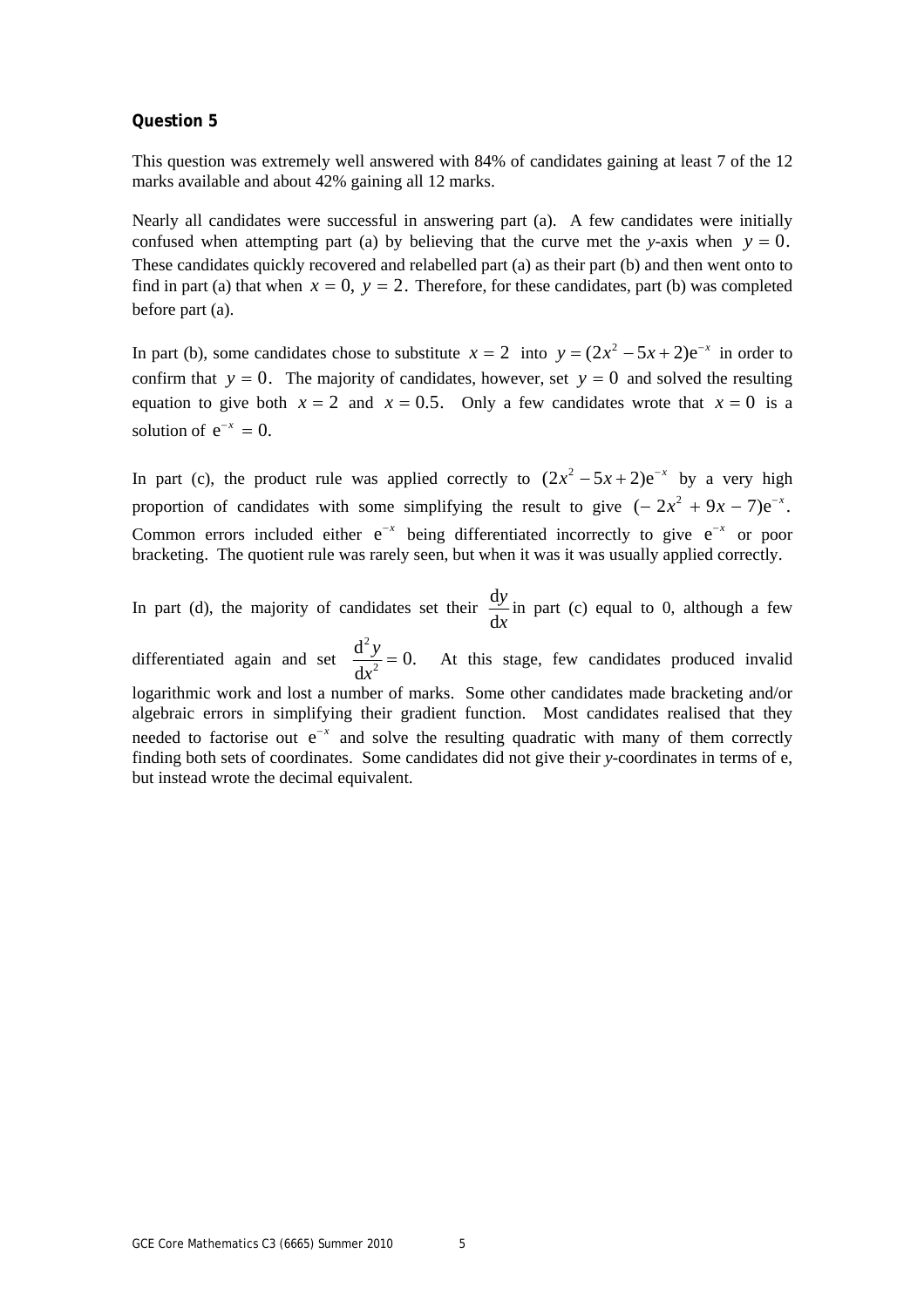This question discriminated well across all abilities with about 73% of candidates scoring at least 7 of the 10 marks available, but only about 13% of candidates scoring full marks. The majority of candidates were able to offer fully correct solutions to parts (a) and (b) but sometimes struggled to correctly answer parts (c) and (d).

In part (a), the majority of candidates gained at least 3 out of the 4 marks available. The most common errors were coordinates of  $(-3, -4)$  stated in part (i) or  $(1.5, -8)$  stated in part (ii).

The majority of candidates gave the correct sketch in part (b), although a few candidates incorrectly gave the coordinates of the turning points or omitted the value where  $y = f(|x|)$ meets the *y*-axis. The four most popular incorrect sketches are shown below.



Only a minority of candidates were able to correctly answer part (c). The most popular correct approach was for candidates to write down an equation for  $f(x)$  in the form  $(x + p)^2 + q$  by looking at the sketch given in the question. Some candidates incorrectly wrote  $f(x)$  as  $(x^2 - 3) - 4$ , whilst others wrote  $y = f(x - 3) - 4$  but could not proceed to the correct answer. The method of writing  $f(0) = 5$  and  $f(3) = -4$ , together with  $f(x) = x^2 + ax + b$  in order to find both *a* and *b* was successfully executed by only a few candidates.

In part (d), only a minority of candidates were able to explain why the function f did not have an inverse by making reference to the point that  $f(x)$  was not one-one or indeed that  $f(x)$  was many-one. In some explanations it was unclear to examiners about whether the candidates were referring to the function f or its inverse  $f^{-1}$ . The most common examples of incorrect reasons given were 'you cannot square root a negative number'; 'the inverse of f is the same as the original function'; 'it cannot be reflected in the line  $y = x'$ ; ' f is a one-many function'; or 'a quadratic does not have an inverse'.

If a candidate made reference to a quadratic function they needed to elaborate further by referring to the domain by saying for example, 'In f, one *y*-coordinate has 2 corresponding *x*-coordinates'.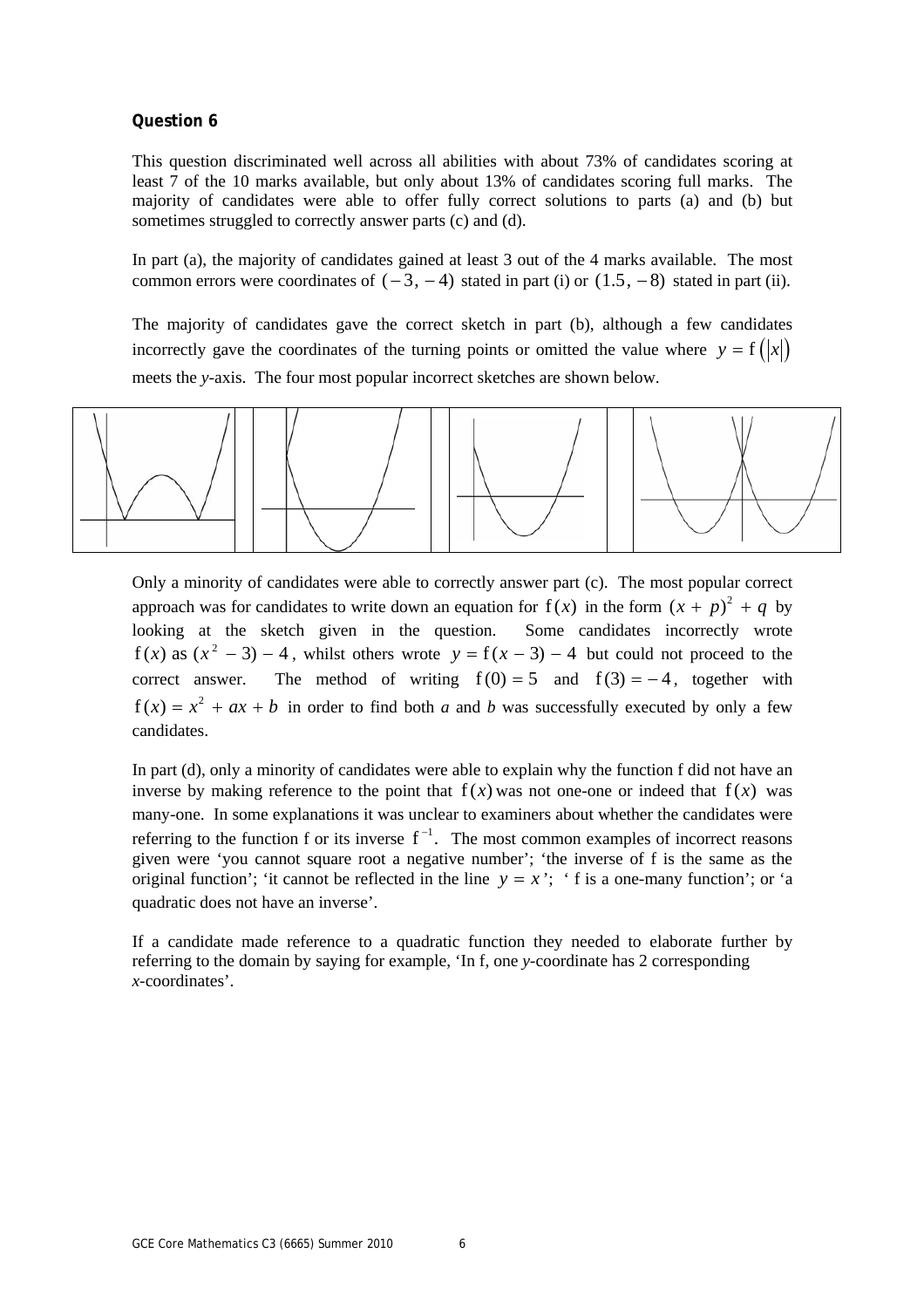This was the most demanding question on the paper and many candidates were unable to apply their successful work in parts (a) and (b) to the other two parts of the question. The mean mark for this question was 8.3 and about 12% of the candidates scored all 15 marks.

In part (a), almost all candidates were able to obtain the correct value of *R*, although a few omitted it at this stage and found it later on in the question. Some candidates incorrectly wrote  $\tan \alpha$  as either  $\frac{2}{1.5}$ ,  $\frac{2}{1.5}$  or  $\frac{1.5}{2}$ . In all of these cases, such candidates lost the final accuracy mark for this part. A significant number of candidates found  $\alpha$  in degrees, although many of them converted their answer into the required radian answer.

In part (b), many candidates were able to state the maximum value. A significant number of candidates wrote down incorrect equations such as  $2.5\sin(\theta - \alpha) = 1$  or  $2.5\sin(\theta - \alpha) = 0$ in order to find  $\theta$ . Few candidates attempted a calculus method and although some proceeded to achieve  $\tan \theta = \pm k$ , it was rare for them to find the correct answer of 2.21<sup>c</sup>.

Many candidates failed to make a connection between part (c) and part (b). These candidates only worked with the given expression and assumed that the maximum occurred when  $\sin\left(\frac{4\pi t}{25}\right) = 1$  $\left(\frac{4\pi t}{25}\right) = 1$  and  $\cos\left(\frac{4\pi t}{25}\right) = 0$  $\left(\frac{4\pi t}{25}\right) = 0$ . Of those who made the connection, many wrote down the

correct maximum of 8.5 and solved  $H = 8.5$  to achieve  $\sin \left( \frac{4\pi t}{\sigma^2} + \text{their } \alpha \right) = 1$ 25  $\frac{\pi t}{\pi}$  + their  $\alpha$  $\left(\frac{4\pi t}{25} + \text{their } \alpha\right) = 1$  or made the

link with part (b) to write  $\frac{4\pi t}{\sigma} = 2.214$ . 25  $\frac{\pi t}{\sqrt{1}}$  = 2.214. A significant number of candidates incorrectly solved

 $\frac{4\pi t}{25}$  = 2.214 25  $\frac{\pi t}{\sigma}$  = 2.214 to give *t* = 43.47. Failure to correctly use a calculator correctly was apparent

with dividing by  $4\pi$  being processed by their calculator as "divide by 4 and multiply by  $\pi$ ". Again, a calculus method was rarely seen and applied with little success.

Part (d) was a good source of some marks and was frequently well attempted by those candidates who had failed to make any headway with part (c). Again the "calculator error" lost candidates marks, with  $t = 20.71...$  being seen on a number of occasions. Disappointingly, only a minority of candidates recognised the need for a second solution and so lost the final two marks. Some candidates did not appreciate that *t* was measured in hours and gave their answers as 2 minutes and 7 minutes past midday. Most candidates worked in radians, but those working

in degrees usually tried to solve the equation  $6 + 2.5 \sin \left( \frac{4\pi t}{5} + 36.8699^{\circ} \right) = 7$  $+ 2.5 \sin \left( \frac{4 \pi t}{25} + 36.8699^{\circ} \right) = 7$  and so lost

many marks.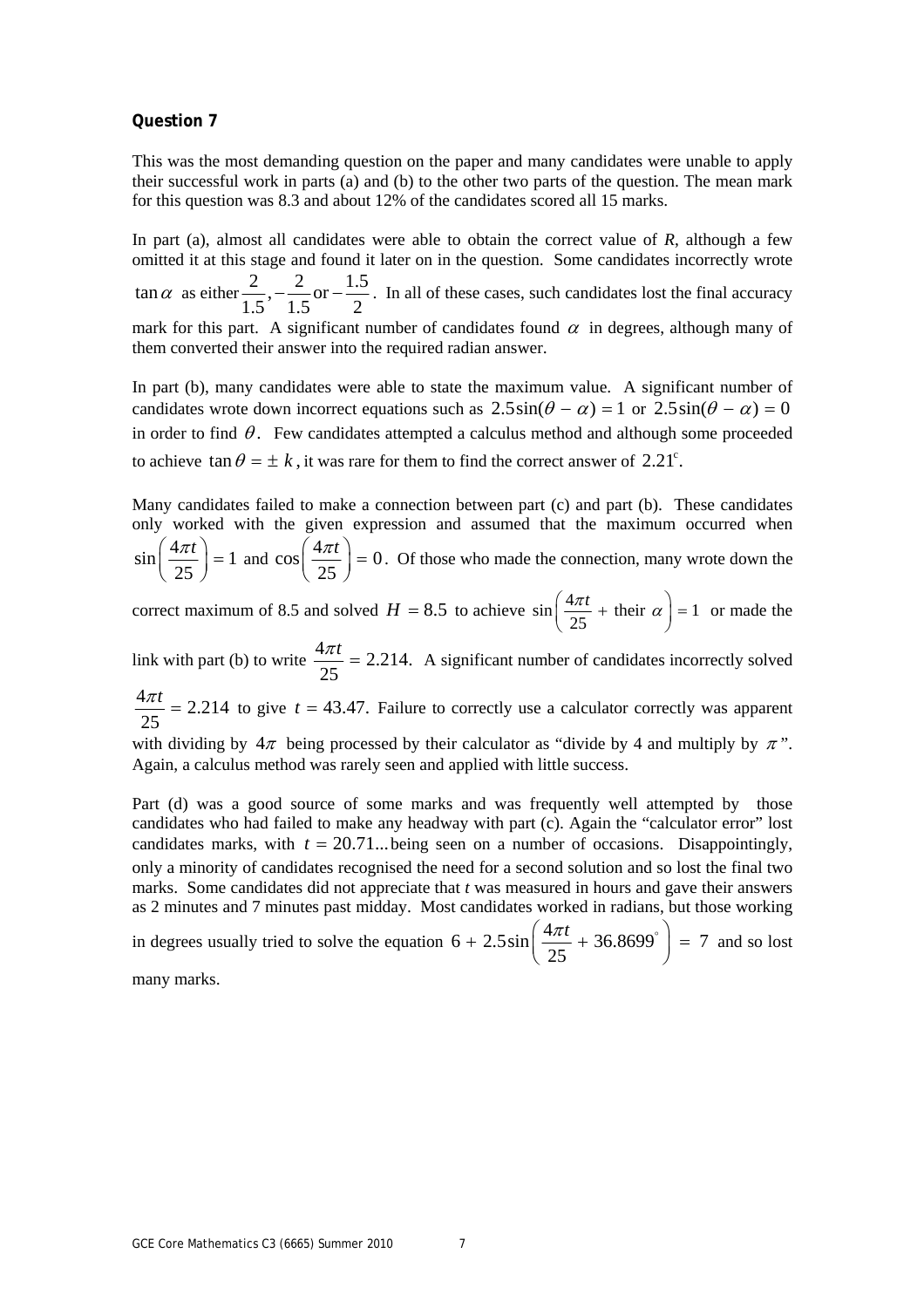This question was well answered with candidates usually scoring either 3 marks (about 21%), or 5 marks (about 17%) or all 7 marks (about 46%).

The vast majority of candidates achieved all three marks in part (a). A significant minority of candidates used an alternative method of long division and were invariably successful in achieving the result of  $2 + \frac{5}{\sqrt{2}}$  $+\frac{3}{(x-3)}$ .

The laws of logarithms caused problems for weaker candidates in part (b). Common errors including some candidates simplifying  $ln(2x^2 + 9x - 5) - ln(x^2 + 2x - 15)$  to 2 2  $ln(2x^2 + 9x - 5)$  $ln(x^2 + 2x - 15)$  $x^2 + 9x$  $x^2 + 2x$  $+ 9x + 2x$  or other candidates manipulating the equation  $ln(2x^2 + 9x - 5) = 1 + ln(x^2 + 2x - 15)$  *into*  $2x^2 + 9x - 5 = e^1 + x^2 + 2x - 15$ . Perhaps more disheartening was the number of candidates who were unable to make *x* the subject after correctly achieving  $\frac{2x-1}{2} = e$ 3 *x*  $\frac{2x-1}{x-3}$  = e, with some leaving a final answer of  $x = \frac{1 + \mathbf{e}x - 3\mathbf{e}}{2}$ . Those candidates who used long division in part (a) usually coped better with making *x* the subject in part (b).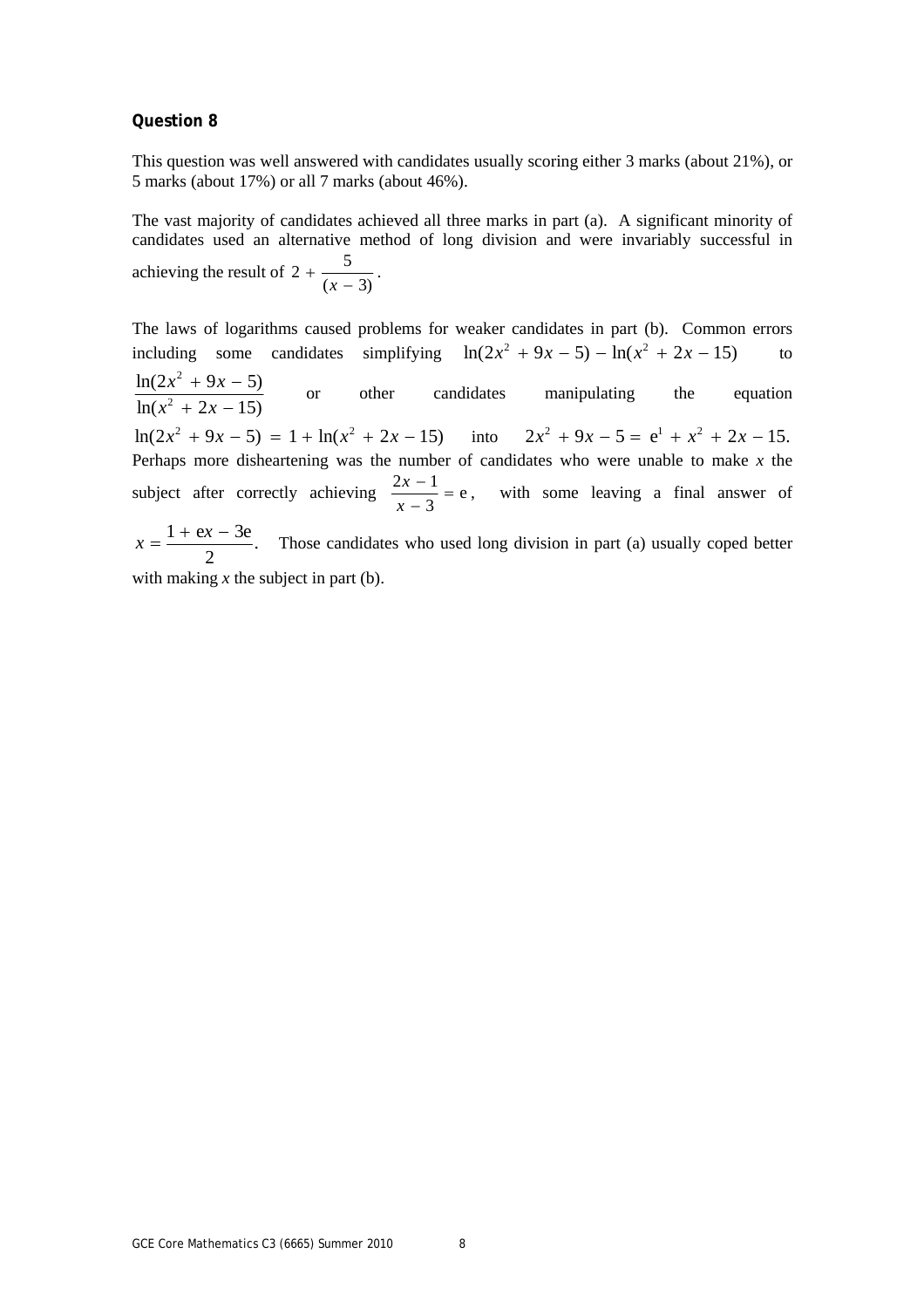## **Grade Boundary Statistics**

| Module         |                                   | Grade            | $A^*$ | A  | B  | $\mathsf{C}$ | D  | E  |
|----------------|-----------------------------------|------------------|-------|----|----|--------------|----|----|
|                |                                   | Uniform<br>marks | 90    | 80 | 70 | 60           | 50 | 40 |
| AS             | 6663 Core Mathematics C1          |                  |       | 59 | 52 | 45           | 38 | 31 |
| AS             | 6664 Core Mathematics C2          |                  |       | 62 | 54 | 46           | 38 | 30 |
| AS             | 6667 Further Pure Mathematics FP1 |                  |       | 62 | 55 | 48           | 41 | 34 |
| AS             | 6677 Mechanics M1                 |                  |       | 61 | 53 | 45           | 37 | 29 |
| AS             | 6683 Statistics S1                |                  |       | 55 | 48 | 41           | 35 | 29 |
| AS             | 6689 Decision Maths D1            |                  |       | 61 | 55 | 49           | 43 | 38 |
| A2             | 6665 Core Mathematics C3          |                  | 68    | 62 | 55 | 48           | 41 | 34 |
| A2             | 6666 Core Mathematics C4          |                  | 67    | 60 | 52 | 44           | 37 | 30 |
| A2             | 6668 Further Pure Mathematics FP2 |                  | 67    | 60 | 53 | 46           | 39 | 33 |
| A2             | 6669 Further Pure Mathematics FP3 |                  | 68    | 62 | 55 | 48           | 41 | 34 |
| A <sub>2</sub> | 6678 Mechanics M2                 |                  | 68    | 61 | 54 | 47           | 40 | 34 |
| A2             | 6679 Mechanics M3                 |                  | 69    | 63 | 56 | 50           | 44 | 38 |
| A2             | 6680 Mechanics M4                 |                  | 67    | 60 | 52 | 44           | 36 | 29 |
| A2             | 6681 Mechanics M5                 |                  | 60    | 52 | 44 | 37           | 30 | 23 |
| A2             | 6684 Statistics S2                |                  | 68    | 62 | 54 | 46           | 38 | 31 |
| A2             | 6691 Statistics S3                |                  | 68    | 62 | 53 | 44           | 36 | 28 |
| A2             | 6686 Statistics S4                |                  | 68    | 62 | 54 | 46           | 38 | 30 |
| A2             | 6690 Decision Maths D2            |                  | 68    | 61 | 52 | 44           | 36 | 28 |

The table below gives the lowest raw marks for the award of the stated uniform marks (UMS).

## **Grade A\***

Grade A\* is awarded at A level, but not AS to candidates cashing in from this Summer.

- For candidates cashing in for GCE Mathematics (9371), grade A\* will be awarded to candidates who obtain an A grade overall (480 UMS or more) *and* 180 UMS or more on the total of their C3 (6665) and C4 (6666) units.
- For candidates cashing in for GCE Further Mathematics (9372), grade A\* will be awarded to candidates who obtain an A grade overall (480 UMS or more) *and* 270 UMS or more on the total of their best three A2 units.
- For candidates cashing in for GCE Pure Mathematics (9373), grade A\* will be awarded to candidates who obtain an A grade overall (480 UMS or more) *and* 270 UMS or more on the total of their A2 units.
- For candidates cashing in for GCE Further Mathematics (Additional) (9374), grade A\* will be awarded to candidates who obtain an A grade overall (480 UMS or more) *and*  270 UMS or more on the total of their best three A2 units.